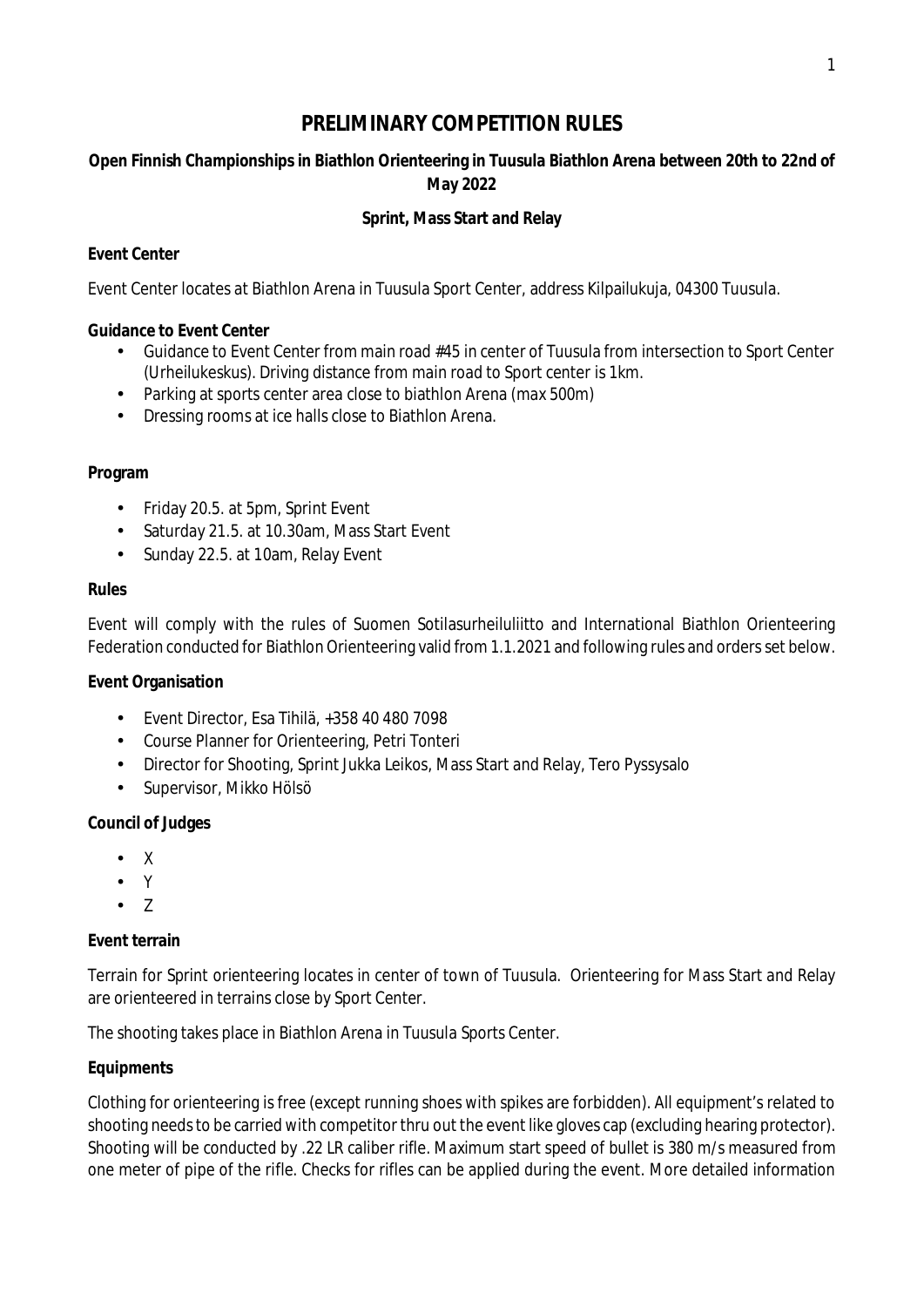related to rifles are available in Finnish by organizers. Rifles will be maintained in rifle racks during each competition event. No rifle slings are allowed.

#### **Competition bibs**

All competitors use competition bibs for all events. They can be retrieved and returned from information point.

**Classes**

| <b>Sprint</b><br><b>Class</b> | <b>Duration of</b><br>the race (min) | <b>Number</b><br>of shots | Penalty<br>loop  | <b>Scale of</b><br>the map | Size of<br>the map | <b>Mass Start</b> |                                      |                           |                  |          |                            |
|-------------------------------|--------------------------------------|---------------------------|------------------|----------------------------|--------------------|-------------------|--------------------------------------|---------------------------|------------------|----------|----------------------------|
|                               |                                      |                           |                  |                            |                    | <b>Class</b>      | <b>Duration of</b><br>the race (min) | <b>Number</b><br>of shots | Penalty<br>loop  | Scale of | Size of<br>the map the map |
|                               |                                      |                           |                  |                            |                    |                   |                                      |                           |                  |          |                            |
| H/D16                         | 25                                   | $5 + 5$                   | 100m             | 1:4000                     | A4                 | H/D16             | 55                                   | $10 + 10$                 | 100m             | 1:7500   | A4                         |
| H/D18                         | 25                                   | $5+5$                     | 100m             | 1:4000                     | A <sub>4</sub>     | H/D18             | 55                                   | $10 + 10$                 | 100m             | 1:7500   | A4                         |
| H/D20                         | 25                                   | $5 + 5$                   | 140 <sub>m</sub> | 1:4000                     | A4                 | H/D20             | 60                                   | $10 + 10$                 | 140 <sub>m</sub> | 1:7500   | A <sub>4</sub>             |
| H/D21                         | 25                                   | $5+5$                     | 140 <sub>m</sub> | 1:4000                     | A <sub>4</sub>     | H/D21             | 70                                   | $10 + 10$                 | 140m             | 1:10000  | AA                         |
| H/D35                         | 25                                   | $5 + 5$                   | 100 <sub>m</sub> | 1:4000                     | A4                 | H/D35             | 60                                   | $10 + 10$                 | 100m             | 1:7500   | A <sub>4</sub>             |
| H/D40                         | 25                                   | $5 + 5$                   | 100m             | 1:4000                     | A <sub>4</sub>     | H/D40             | 55                                   | $10 + 10$                 | 100m             | 1:7500   | A <sub>4</sub>             |
| H/D45                         | 25                                   | $5 + 5$                   | 100m             | 1:4000                     | A4                 | H/D45             | 55                                   | $10+10$                   | 100m             | 1:7500   | A4                         |
| <b>H/D50</b>                  | 25                                   | $5 + 5$                   | 100 <sub>m</sub> | 1:4000                     | A <sub>4</sub>     | H/D50             | 50                                   | $10+10$                   | 100 <sub>m</sub> | 1:7500   | A <sub>4</sub>             |
| <b>H/D55</b>                  | 25                                   | $5+5$                     | 100 <sub>m</sub> | 1:4000                     | A <sub>4</sub>     | H/D55             | 50                                   | $10 + 10$                 | 100m             | 1:7500   | A <sub>4</sub>             |
| <b>H/D60</b>                  | 25                                   | $5 + 5$                   | 100 <sub>m</sub> | 1:4000                     | A <sub>4</sub>     | <b>H/D60</b>      | 45                                   | $10+10$                   | 100m             | 1:7500   | A4                         |
| H/D65                         | 25                                   | $5 + 5$                   | 100 <sub>m</sub> | 1:4000                     | A <sub>4</sub>     | H/D65             | 45                                   | $10+10$                   | 100 <sub>m</sub> | 1:7500   | A <sub>4</sub>             |
| H/D70                         | 25                                   | $5 + 5$                   | 100m             | 1:4000                     | A4                 | H/D70             | 40                                   | $10 + 10$                 | 100m             | 1:7500   | AA                         |
| H/D75                         | 25                                   | $5 + 5$                   | 100 <sub>m</sub> | 1:4000                     | <b>A4</b>          | H/D75             | 40                                   | $10 + 10$                 | 100m             | 1:7500   | AA                         |
| <b>H/D80</b>                  | 25                                   | $5+5$                     | 100m             | 1:4000                     | A <sub>4</sub>     | <b>H/D80</b>      | 40                                   | $10 + 10$                 | 100m             | 1:7500   | A4                         |

| Reiay        |                            |               |                  |                 |                    |  |
|--------------|----------------------------|---------------|------------------|-----------------|--------------------|--|
| Class        | <b>Duration of</b>         | <b>Number</b> | Penalty          | <b>Scale of</b> | Size of<br>the map |  |
|              | the race / person of shots |               | loop             | the map         |                    |  |
| H/D14        | 30                         | $5 + 5$       | 100 <sub>m</sub> | 1:7500          | A <sub>4</sub>     |  |
| H/D18        | 40                         | $5 + 5$       | 100 <sub>m</sub> | 1:7500          | AA                 |  |
| H/D21        | 40                         | $5 + 5$       | 140 <sub>m</sub> | 1:10000         | A <sub>4</sub>     |  |
| <b>H/D70</b> | 40                         | $5 + 5$       | 100 <sub>m</sub> | 1:7500          | AA                 |  |
| H/D95        | 40                         | $5 + 5$       | 100 <sub>m</sub> | 1:7500          | A <sub>4</sub>     |  |
| H/D120       | 30                         | $5 + 5$       | 100 <sub>m</sub> | 1:7500          | A <sub>4</sub>     |  |

Relay Event is competition for pairs. Classes H/D70, H/D95 and H/D120 are based on total age of the team. Women are allowed to race in teams for men classes.

**Orienteering: Punching system, controls, maps and control descriptions**

Emit punching system will be used in all events. Competitor is in charge of functionality of his/her punching card.

If competitor uses different punching card than informed when registered to the event competitor will be disqualified. Disqualification will not be applied for classes H/D14. Changes for non-functioning punching cards need to be done latest in one hour before in information point prior to each event. Punching cards can be rented from information point by €6. Lost rented punching cards will be charged €80.

Control slips for punching cards are available at start.

Model control at event center. Punching card test is available at event center (0 punch).

Map is updated in May 2022 and is covered. Control descriptions are printed on map.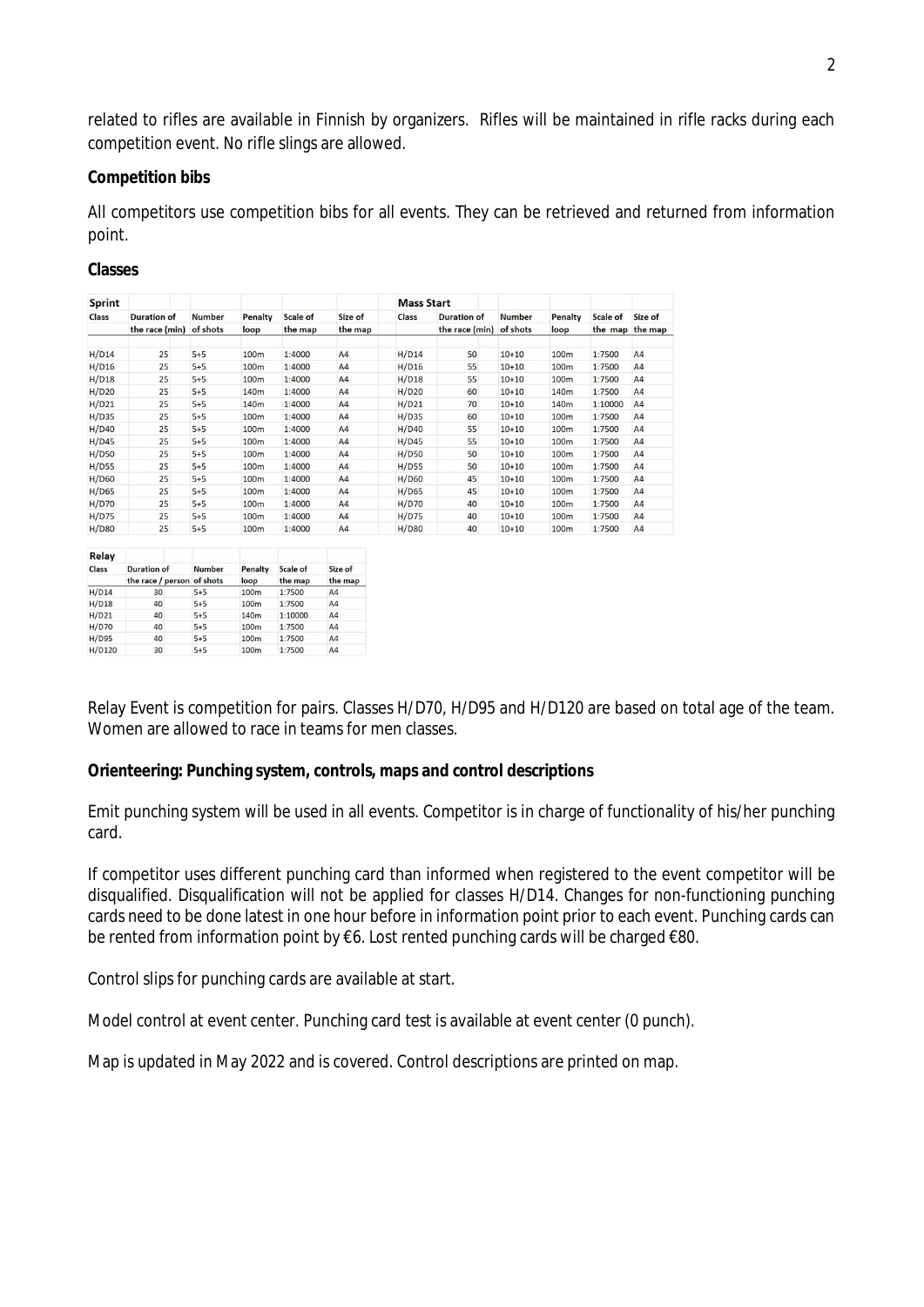### **Adjustment shooting**

Adjustment shooting available prior to every event. Timetable is following:

- Sprint, Friday 20.5. at 3.30pm 4.30pm
- Mass Start, Saturday 21.5. at 9am 10am  $\sim$
- Relay, Sunday 22.5. at 8.30am 9.30am  $\overline{a}$

All competitors move to adjustment shooting via rifle control point described below. Rifles will be left to rifle racks to the numbered position assigned for each competitor (bib number) for each competition event. Coaches are allowed to follow adjustment shooting in the front of rifle racks.

Rifles will be maintained in rifle racks assigned for each competitor during all competition events. No rifle slings are allowed. Rifles can be retrieved from rifle racks after the event from event officials. Event official will check the rifles before handing rifle back to competitor.

Competition center for adjustment shooting:



#### COMPETITION CENTRE BIATHLON ORIENTEERING, ADJUSTMENTT SHOOTING

**Results**

l, Resultscreen is available at competition center. Preliminary results are onhttp://live.oriento.fi. Final results are at resultscreen at competition center. Protest time 15min starts once final results are published.

**Medals and Awards**

Medals and awards are presented once each event is finished and results are confirmed.

**Wc and lock rooms**

wc and lock rooms are available at ice hall close to competition center.

**Cafe**

Coffee, beverages, snacks are available at cafe.

**First Aid**

.

At competition center

**Info**

At competition center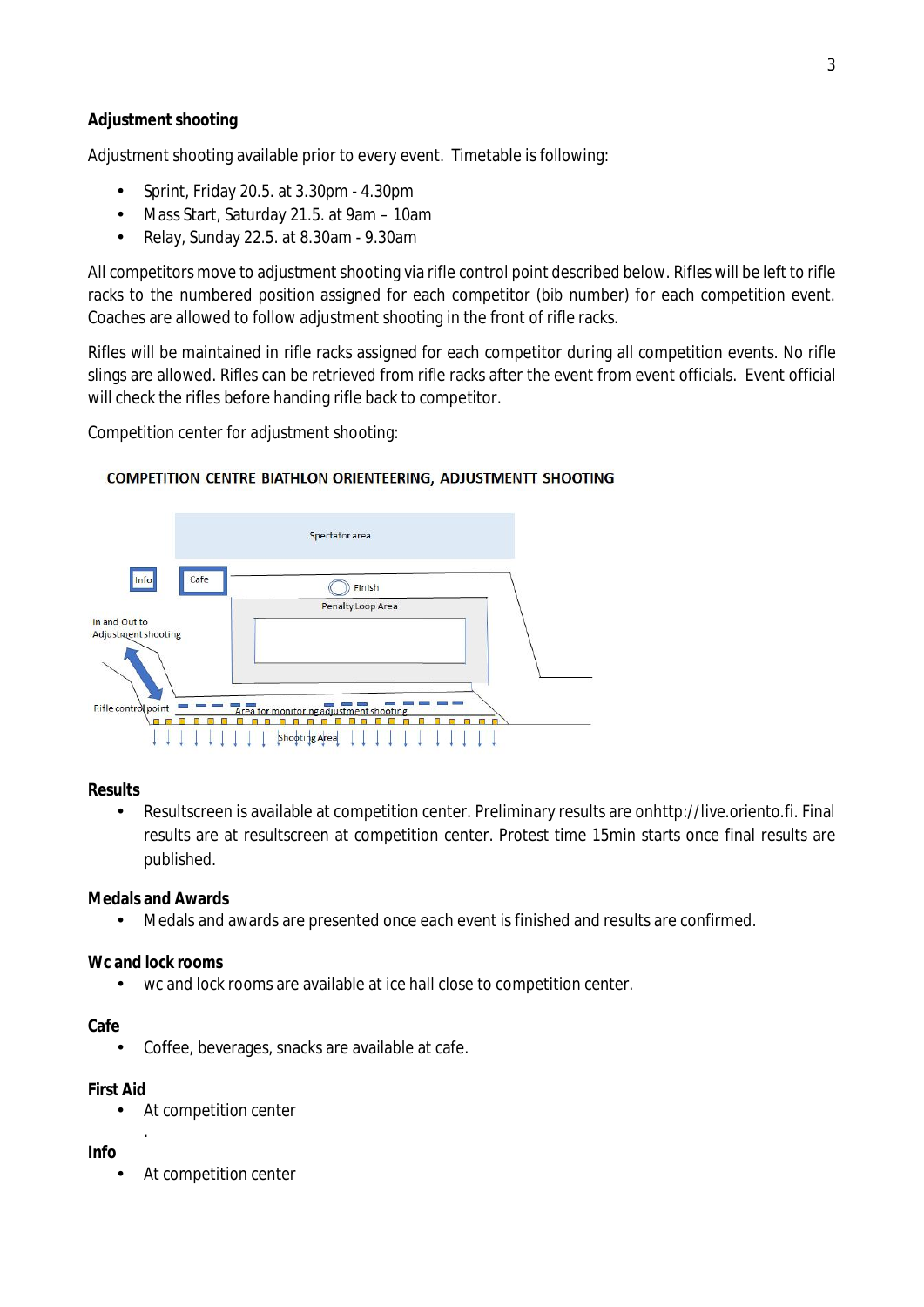# **Friday 20.5. Sprint**

## **Timetable**

- Adjustment shooting at 3.30pm 4.30pm. l,
- First start at 5pm, start list available at www.tvv.fi and resultscreen.
- Distance to start from Competition Center 1400 m. Yellow marking.

## **Event structure**

- Start interval for orienteering one minute.  $\mathbf{r}$
- Orienteering, stage 1
- Prone shooting five shots + possible penalty loops t.
	- o Classes H/D 14 shooting rack allowed.
- Orienteering, stage 2  $\overline{a}$
- Standing shooting 5 shots (H/D14-16 in prone position) + possible penalty loops o Classes H/D 14 shooting rack allowed.
- Run to Finish.

## **COMPETITION CENTER BIATHLON ORIENTEERING, SPRINT 20.5.2022**



**How to operate in Shooting Area**

- Rifles are maintained in rifle racks assigned to each competitor during each competition event. No rifle slings are allowed.
- When competitor arrives to shooting area, he/she leaves orienteering map to position prior to rifle t. racks, takes rifle from rifle rack and runs to shooting area by holding rifle from its pipe. Event official shows shooting position and competitor executes shooting.
- Event officials / Coaches will provide shooting racks for competitors in classes H/D14.
- When shooting completed by competitor he/she runs back to rifle racks by holding rifle from its pipe,  $\overline{a}$ leaves rifle to rifle rack assigned to competitor and continues competition either to penalty loop(s), to orienteering or to finish.
- Maps for second orienteering are available at map racks at the edge of competition center area.  $\overline{a}$ Competitor is in charge for taking right map from the map rack.
- NOTE! Coaches can monitor shooting from area assigned to coaches in spectator area. $\overline{a}$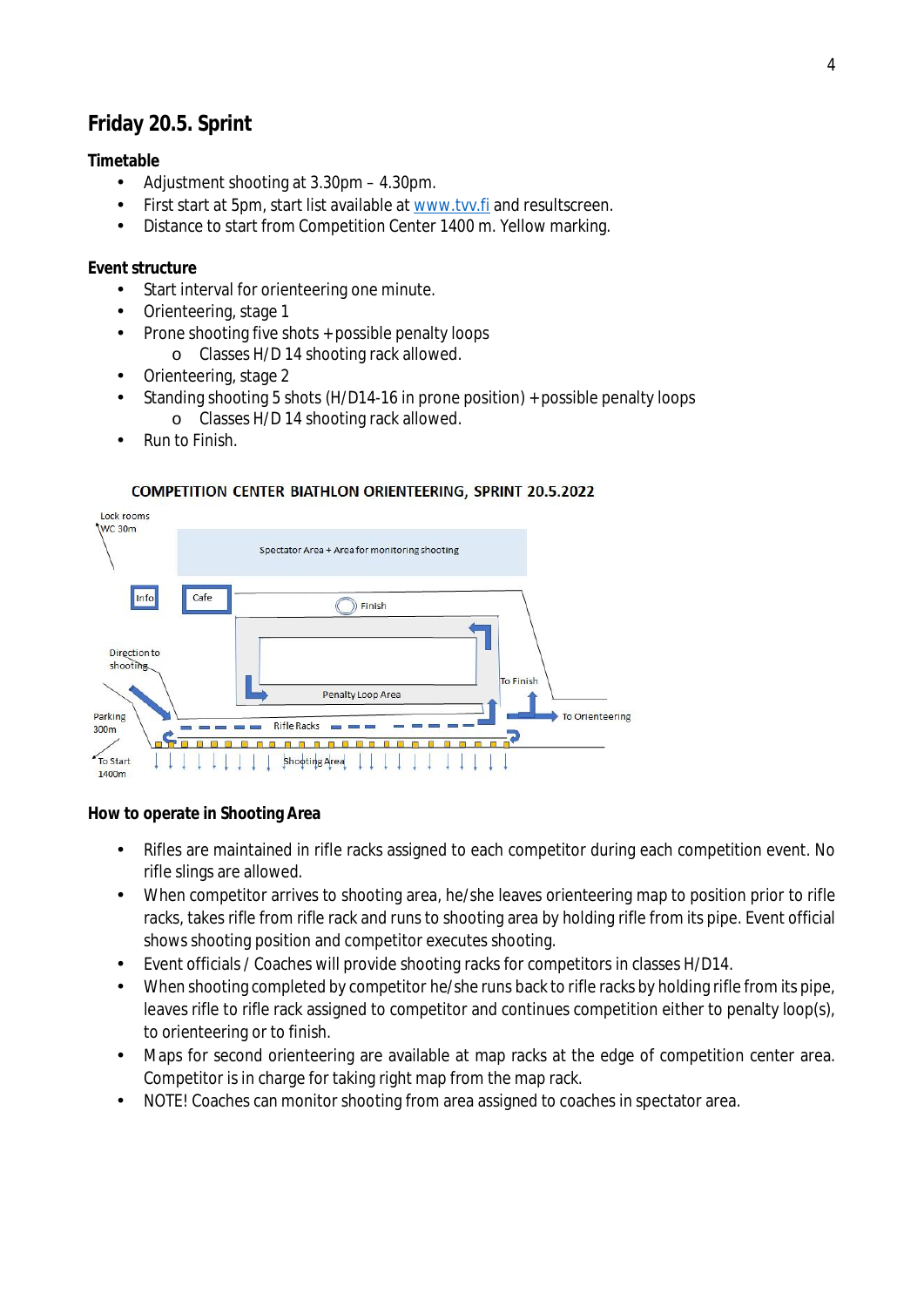# **Saturday 21.5. Individual Mass Start**

## **Timetable**

- $\mathbf{r}$ Adjustment shooting at 9am – 10am.
- First start at 10.30am.Start list available at www.tvv.fi and resultscreen.
- Start at Competition Center. l,

#### **Event structure**

- Mass start by class.
- Orienteering, stage 1
- Prone shooting 10 shots + possible penalty loops
	- o Classes H/D 14 shooting rack allowed.
- Orienteering, stage 2
- Standing shooting 10 shots (H/D14-16 in prone position) + possible penalty loops o Classes H/D 14 shooting rack allowed.
- Run to Finish.

#### **COMPETITION CENTER BIATHLON ORIENTEERING, MASS START 21.5.2022**



**How to operate in Shooting Area**

- Rifles are maintained in rifle racks assigned to each competitor during each competition event. No rifle slings are allowed..
- When competitor arrives to shooting area, he/she leaves orienteering map to position prior to rifle racks, takes rifle from rifle rack and runs to shooting area by holding rifle from its pipe. Event official will show shooting position.
- After five shots competitor calls "VAIHTO" / "CHANGE" to event official to organize shooting area l, ready for next five shots.
- Event officials / Coaches will provide shooting racks for competitors in classes H/D14.
- When shooting completed by competitor he/she runs back to rifle racks by holding rifle from its pipe, leaves rifle to rifle rack assigned to competitor and continues competition either to penalty loop(s), to orienteering or to finish.
- Maps for second orienteering are available at map racks at the edge of competition center area. Competitor is in charge for taking right map from the map rack.
- NOTE! Coaches can monitor shooting from area assigned to coaches in spectator area.